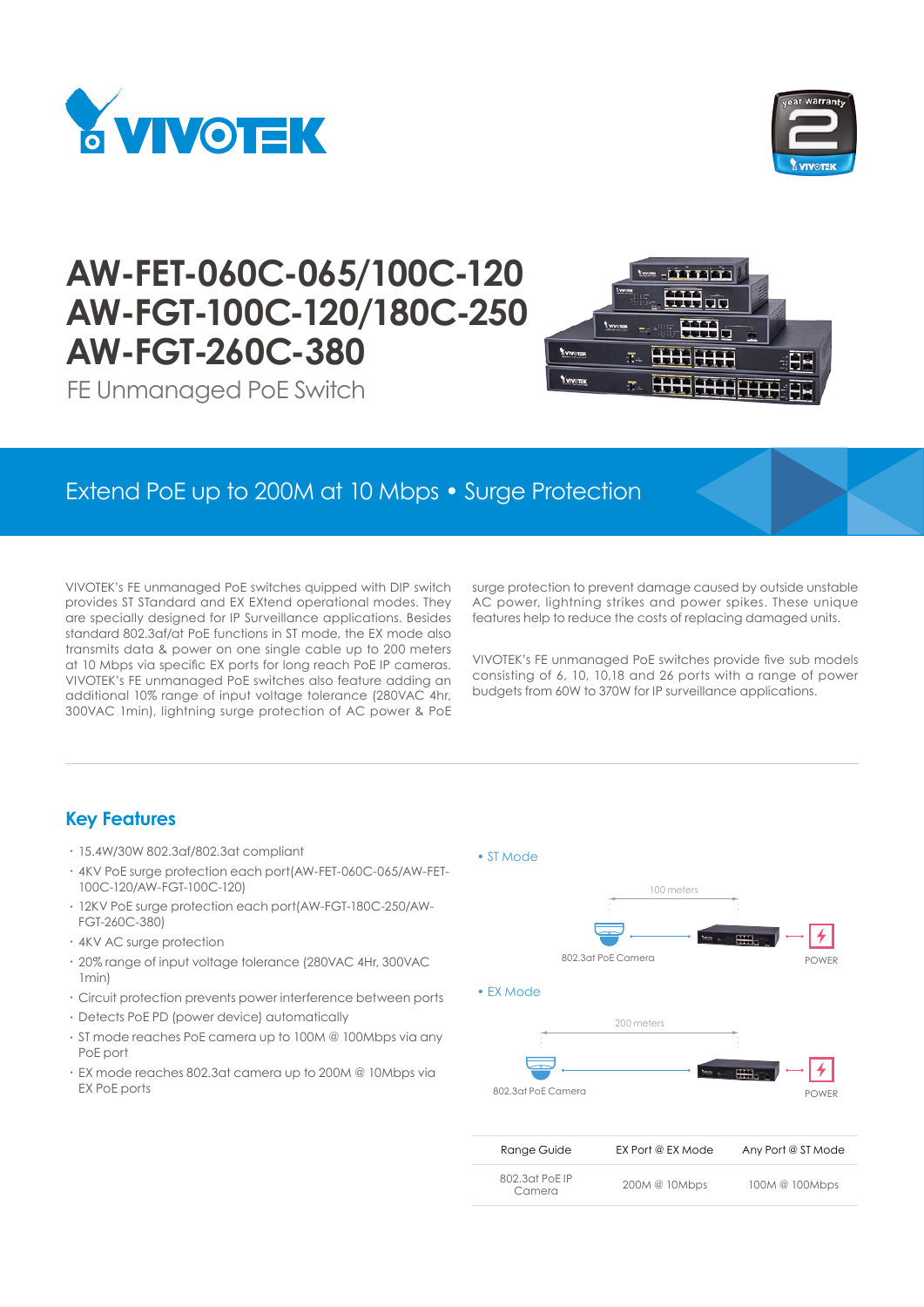## **Technical Specifications**

| Model                                   | AW-FET-060C-065                       | AW-FET-100C-120                  | AW-FGT-100C-120                   | AW-FGT-180C-250                              | AW-FGT-260C-380                              |  |
|-----------------------------------------|---------------------------------------|----------------------------------|-----------------------------------|----------------------------------------------|----------------------------------------------|--|
|                                         | <b>CERTIFICA</b>                      | <b>Hilbert</b>                   | <b>CHT</b>                        |                                              | <b>BE SHORES OF SHOP</b>                     |  |
| Short Highlight                         | 4xFE PoE + 2xFE UTP                   | 8xFE PoE + 2xFE UTP              | 8xFE PoE + 1xGE UTP +<br>1xGE SFP | 16xFE PoE + 2xGE<br>Combo                    | 24xFE PoE + 2xGE<br>Combo                    |  |
| <b>Networking Specfications</b>         |                                       |                                  |                                   |                                              |                                              |  |
| 10/100 Mbps RJ45 PoE<br>Port            | $\overline{4}$                        | 8                                | 8                                 | 16                                           | 24                                           |  |
| 10/100 Mbps RJ45 Port                   | $\mathbf{2}$                          | $\overline{2}$                   | i.                                | $\overline{a}$                               | $\frac{1}{2}$                                |  |
| 10/100/1000 Mbps<br>RJ45 Port           | i.                                    |                                  | $\mathbf{1}$                      |                                              |                                              |  |
| Gigabit SFP Slot                        | J.                                    | J.                               | $\mathbf{1}$                      | ÷,                                           | ÷,                                           |  |
| Gigabit RJ45/SFP<br>Combo Ports         | L                                     |                                  |                                   | $\mathbf{2}$                                 | $\mathbf{2}$                                 |  |
| EX Mode PoE<br>(200M@10Mbps)*           | $\overline{2}$                        | $\mathbf{2}$                     | $\mathbf{2}$                      | 8                                            | 8                                            |  |
| <b>VLAN Mode</b>                        | i,                                    | Supported                        | Supported                         | ٠                                            | $\sim$                                       |  |
| <b>Ethernet Performance</b>             |                                       |                                  |                                   |                                              |                                              |  |
| <b>Switching Capacity</b>               | 1.2 Gbps                              | 2 Gbps                           | 5.6 Gbps                          | 7.2 Gbps                                     | 8.8 Gbps                                     |  |
| Mac Table                               | 2K                                    | 2K                               | 4 K                               | 16 K                                         | 16 K                                         |  |
| Jumbo Frame                             |                                       |                                  | 1536 Bytes                        |                                              |                                              |  |
| Auto-MDI/MDI-X,<br>Auto-Negotiation     | Supported                             |                                  |                                   |                                              |                                              |  |
| <b>Power Specifications</b>             |                                       |                                  |                                   |                                              |                                              |  |
| Power Input Voltage                     | 100VAC ~ 240VAC                       |                                  |                                   |                                              |                                              |  |
| Max. PoE Output<br>Power                | Per Port 54VDC, Max. 30W              |                                  |                                   |                                              |                                              |  |
| <b>Total PoE Power</b><br>Budget        | 60W                                   | 120W                             | <b>120W</b>                       | 240W                                         | 370W                                         |  |
| IEEE 802.3af/at                         | Supported                             |                                  |                                   |                                              |                                              |  |
| Power Pin Assignment                    | $1/2(+)$ , $3/6(-)$                   | $1/2(+)$ , $3/6(-)$              | $1/2(+)$ , $3/6(-)$               | $1/2(+)$ , $3/6(-)$ , $4/5(+)$ ,<br>$7/8(-)$ | $1/2(+)$ , $3/6(-)$ , $4/5(+)$ ,<br>$7/8(-)$ |  |
| PoE PD Auto Detection                   |                                       |                                  | Supported                         |                                              |                                              |  |
| Surge Protection/Each<br>PoE Port       | 4 KV                                  | 4 KV                             | 4 KV                              | <b>12 KV</b>                                 | <b>12 KV</b>                                 |  |
| Surge Protection for<br><b>AC Power</b> |                                       | 4 KV                             |                                   |                                              |                                              |  |
| <b>General</b>                          |                                       |                                  |                                   |                                              |                                              |  |
| Operating<br>Temperature                | $0^{\circ}$ C ~ 50°C (32°F ~ 122°F)   |                                  |                                   |                                              |                                              |  |
| Storage Temperature                     | $-20^{\circ}$ C ~ 70°C (-4°F ~ 158°F) |                                  |                                   |                                              |                                              |  |
| <b>Operating Humidity</b>               | 10% ~ 90% non-condensing              |                                  |                                   |                                              |                                              |  |
| Dimensions                              | 168 (L) x 94.1 (W) x 32<br>$(H)$ mm   | 220 (L) x 150 (W) x 44 (H)<br>mm | 280 (L) x 180 (W) x 44 (H)<br>mm  | 440 (L) x 200 (W) x 44<br>$(H)$ mm           | 440 (L) x 200 (W) x 44<br>$(H)$ mm           |  |
| Weight                                  | 0.5 KG                                | 1.2 KG                           | 1.54 KG                           | 3.6 KG                                       | 3.8 KG                                       |  |